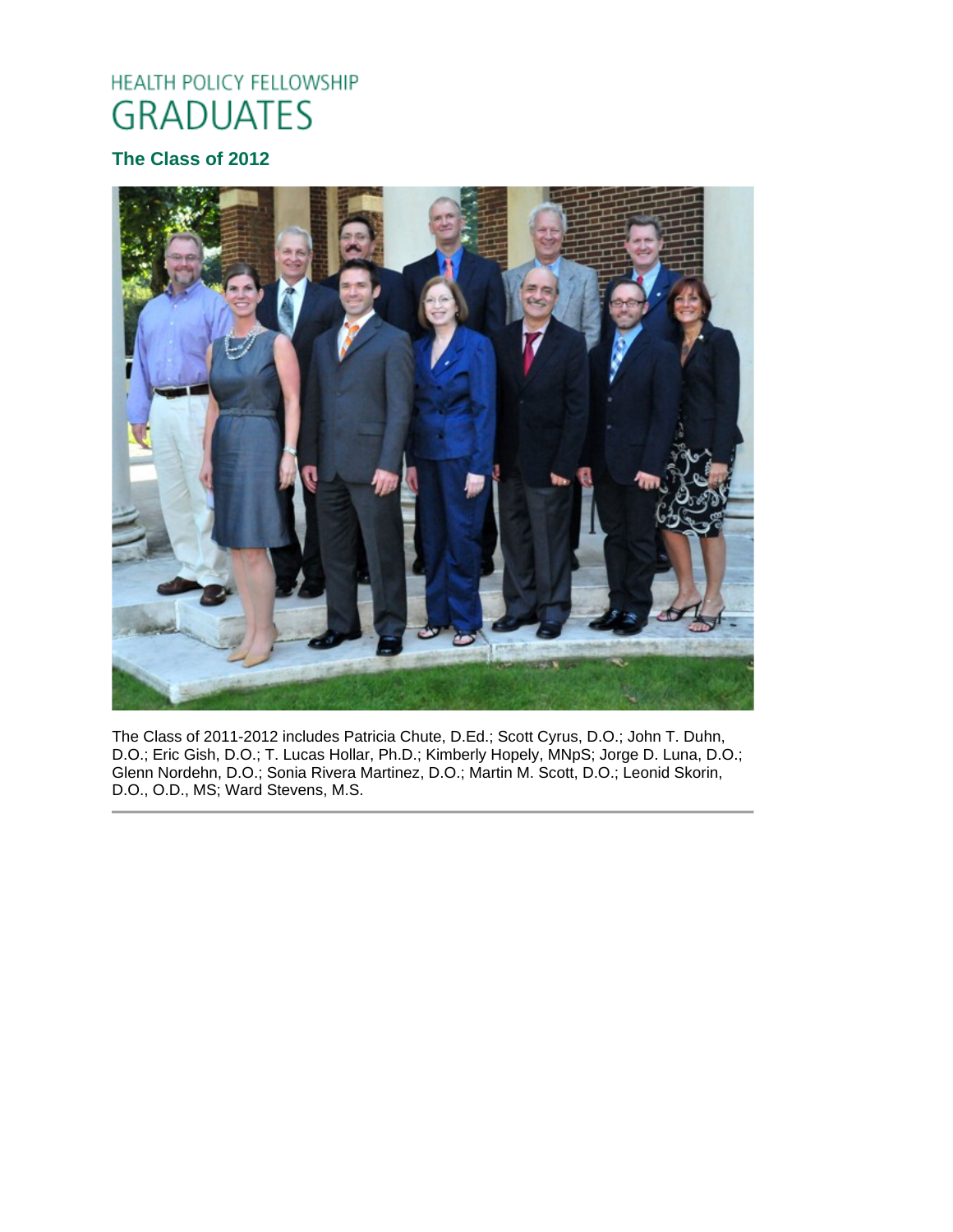

## **Patricia M. Chute, Ed.D., CCC-A New Rochelle, New York**

#### **Graduation PowerPoint:** *Universal Health Care in the US: [Economic Disaster or Economic](https://ohio.box.com/s/p4rvrufnpua0w3eqe0lkn0z22h8vivm4)  [Engine?](https://ohio.box.com/s/p4rvrufnpua0w3eqe0lkn0z22h8vivm4)*

Dr. Chute received her Ed.D. from Columbia University in 1983 in Audiology. Both her Bachelor's and Master's degree were obtained at Hunter College, CUNY in the fields of Speech Pathology and Audiology. She is licensed to practice audiology and dispense hearing aids in New York State and holds a Certificate of Clinical Competence in Audiology from the American Speech, Language and Hearing Association.

Presently, Dr. Chute is Professor and Dean of the School of Health Professions at New York Institute of Technology in Old Westbury, New York. Prior to her appointment at NYIT she was the founding dean of the School of Health and Natural Sciences at Mercy College in Dobbs Ferry, New York. She is a member of the Board of Scientific Trustees for the Deafness Research Foundation and also sits on the Board for the New York School for the Deaf. She is the former director of the Cochlear Implant Center at Lenox Hill Hospital and Manhattan Eye Ear and Throat Hospital. She has been active in the cochlear implant field since 1979 and has over 40 publications including three books entitled "Children with Cochlear Implants in Educational Settings," "A Parent's Guide to Cochlear Implants," and more recently "School Professionals Working with Children with Cochlear Implants." In 1995, she was an invited speaker at the NIH Consensus conference on Cochlear Implants in Children.

Dr. Chute's research has focused on children and adults with severe to profound hearing loss as well as the educational needs of deaf children. She is known both nationally and internationally for her work in this area and organizes workshops around the globe to train speech, hearing and educational professionals.

In addition to her research and educational outreach, Dr. Chute has been active in her state association and served as the Vice President for Audiology for the New York State Speech and Hearing Association. She has also worked closely with lobbying groups for legislation related to the speech and hearing needs of adults and children.

NYIT School of Health Professions sponsors Dr. Chute's participation in the Health Policy Fellowship.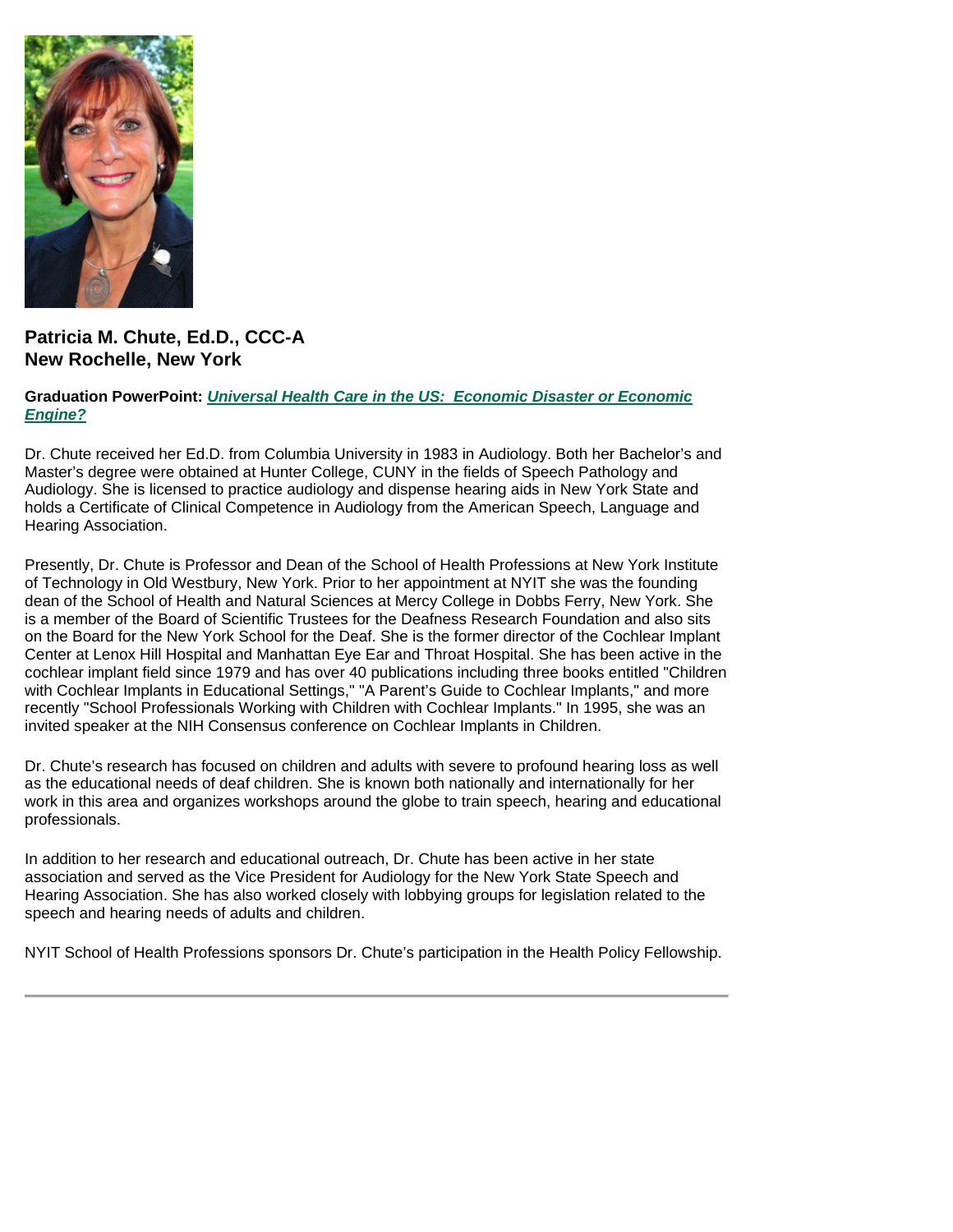

**Scott S. Cyrus, D.O, FACOP Tulsa, Oklahoma**

**Graduation PowerPoint** *[Gaps in Residency Training Should Be Addressed To Better Prepare](https://ohio.box.com/s/1mx747crvnms1je7b6c81w7c5vba8ji5)  [Doctors for A Twenty-First-Century Delivery System](https://ohio.box.com/s/1mx747crvnms1je7b6c81w7c5vba8ji5)*

#### *Policy Poster: [Gaps in Residency Training Should Be Addressed To Better Prepare Doctors for](https://ohio.box.com/s/fjl4tcj3u98bvvhgfqltobo42riz14vy)  [A Twenty-First-Century Delivery System](https://ohio.box.com/s/fjl4tcj3u98bvvhgfqltobo42riz14vy)*

Scott S. Cyrus, D.O, FACOP is a board certified Pediatrician. He is a Fellow of the American College of Osteopathic Pediatricians (ACOP). He's a 1991 graduate of Oklahoma State University Center for Health Sciences College of Osteopathic Medicine. He completed his rotating internship in 1992 and his pediatric residency in 1994 at Tulsa Regional Medical Center in Tulsa, OK. He obtained Bachelor of Science in Nursing and a Bachelor of Arts in Zoology from the University of Arkansas prior to beginning his education for his Osteopathic Doctorate.

Dr. Cyrus has served on the board of the Oklahoma Osteopathic Association (OOA) for the past ten years and was privileged to serve as President in 2010-2011. He has served on many bureaus and committees at the OOA and is a delegate to the AOA House of Delegates. He has served as President of the Tulsa Osteopathic Medical Society and currently serves on the board as Vice-President of the ACOP. He has served as the chair of the credential committee at the AOA House of Delegates and serves at the pleasure of the AOA president, Martin Levine, DO on the task force for continuing medical education. He served on the AOA Strategic National Project Team as a Strategic Partner at the request of Karen Nichols, DO, Immediate Past President of the AOA. He was honored to be named as an AOA Mentor of the Year finalist in 2009 and currently is a member of the AOA Mentor Hall of Fame. He represents the OOA on the State of Oklahoma Health Care Authority Child Health Advisory Task Force dealing with health issues facing Medicaid dependent children in Oklahoma. He has served as president and is a Paul Harris Fellow of the Rotary Club of Tulsa, Sunrise. He enjoys his philanthropic service to the community of Tulsa and has chaired many events along side of his wife Janell, who currently is the President to the Advocates for the AOA.

Dr. Cyrus is currently the President and owner of Children and Adolescent Medical Services, Inc, a pediatric practice employing two pediatricians. Dr. Cyrus is Vice Chief of Staff and Chief of Pediatrics at SouthCrest Hospital. Following residency graduation, he took a position with Hot Spring Pediatric Clinic and was a partner in the clinic until he moved back to Tulsa to his current position. Prior to beginning his doctorate studies he worked in the largest hospital in Oklahoma in the intensive care unit and the emergency department as a registered nurse.

The Oklahoma Osteopathic Association is Dr. Cyrus' sponsor for the Health Policy Fellowship.

The American College of Osteopathic Pediatricians is proud to announce the inauguration of Scott S. Cyrus, DO, FACOP, HPF Class of 2011-0212, of Tulsa, Oklahoma as the **ACOP 2013 President.**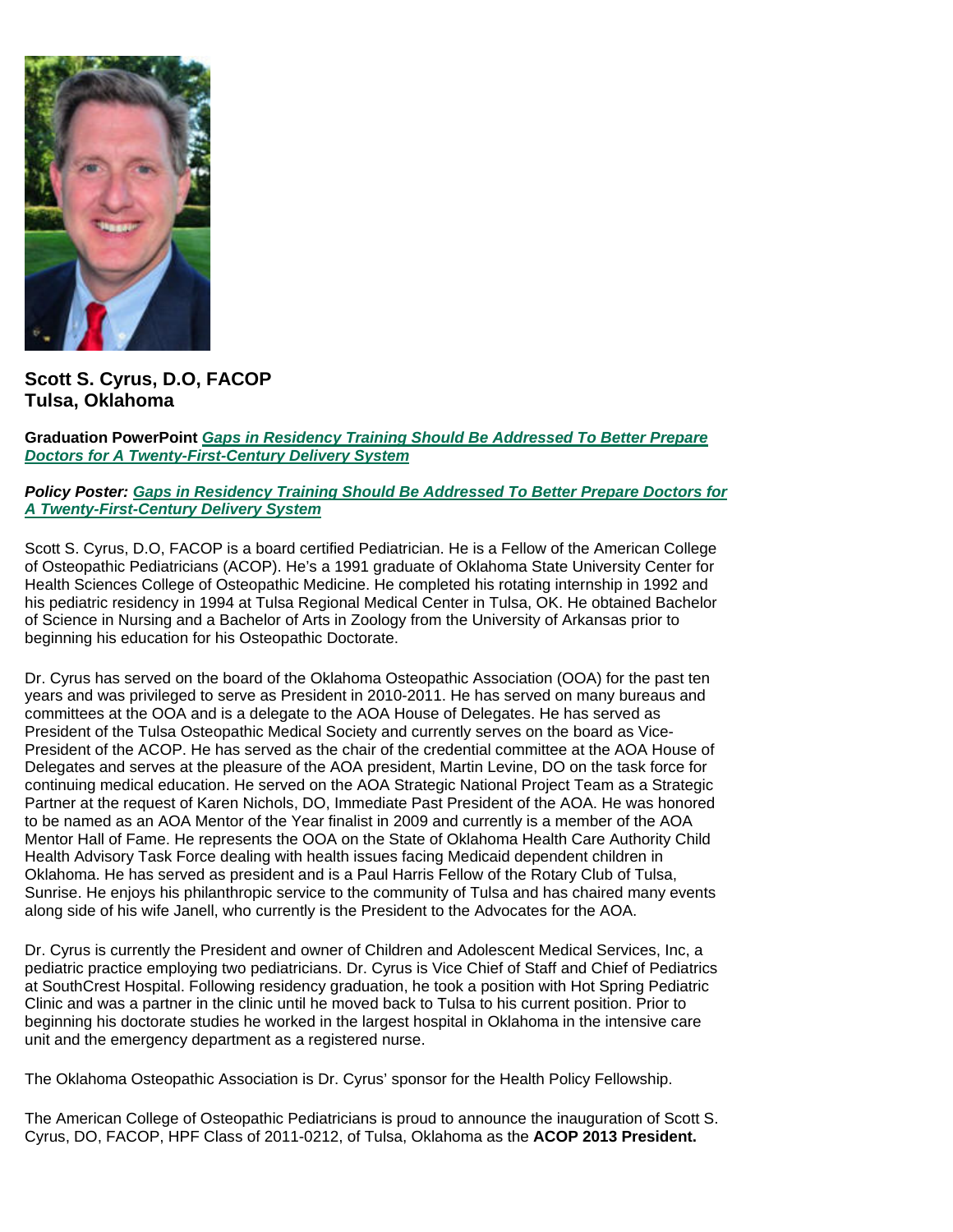## **March 2013: The American College of Osteopathic Pediatricians is proud to announce the inauguration of Scott S. Cyrus, DO, FACOP, HPF Class of 2011- 0212, of Tulsa, Oklahoma as the ACOP 2013 President.**

In 1995, Dr. Cyrus became a Fellow of the ACOP in 1995. He chaired the Continuing Medical Education Committee, became a board trustee in 2007, and served as Secretary/Treasurer and Vice President.

Nationally, he has served as chair of Bureau Credentials at the AOA House of Delegates. He serves as a member of the Oklahoma's Delegation to the AOA House of Delegates. Dr. Cyrus serves on the Bureau of Membership and has represented the Bureau on the AOA CME task force. He is the vice chair for the Bureau of Osteopathic Specialty Societies and is a member of the Bureau of Conventions, serving as convention chair for OMED 2013. He participated in the AOA National Project Team as a strategic partner and in 2011 completed the AOA Health Policy Fellowship.

In the state of Oklahoma, Dr. Cyrus served on the Oklahoma Osteopathic Association Board of Trustees completing his service in 2012. He served on many of the bureaus and committees and was President in 2010-2011. He is a lifetime member of the Osteopathic Founder's Foundation as well as the Oklahoma State University College of Osteopathic Medicine Alumni Association and is a member of the Tulsa Osteopathic Medical Society, where he has served as a board member and president. (From Stewart Hinckley, Executive Director, ACOP 3/13/13)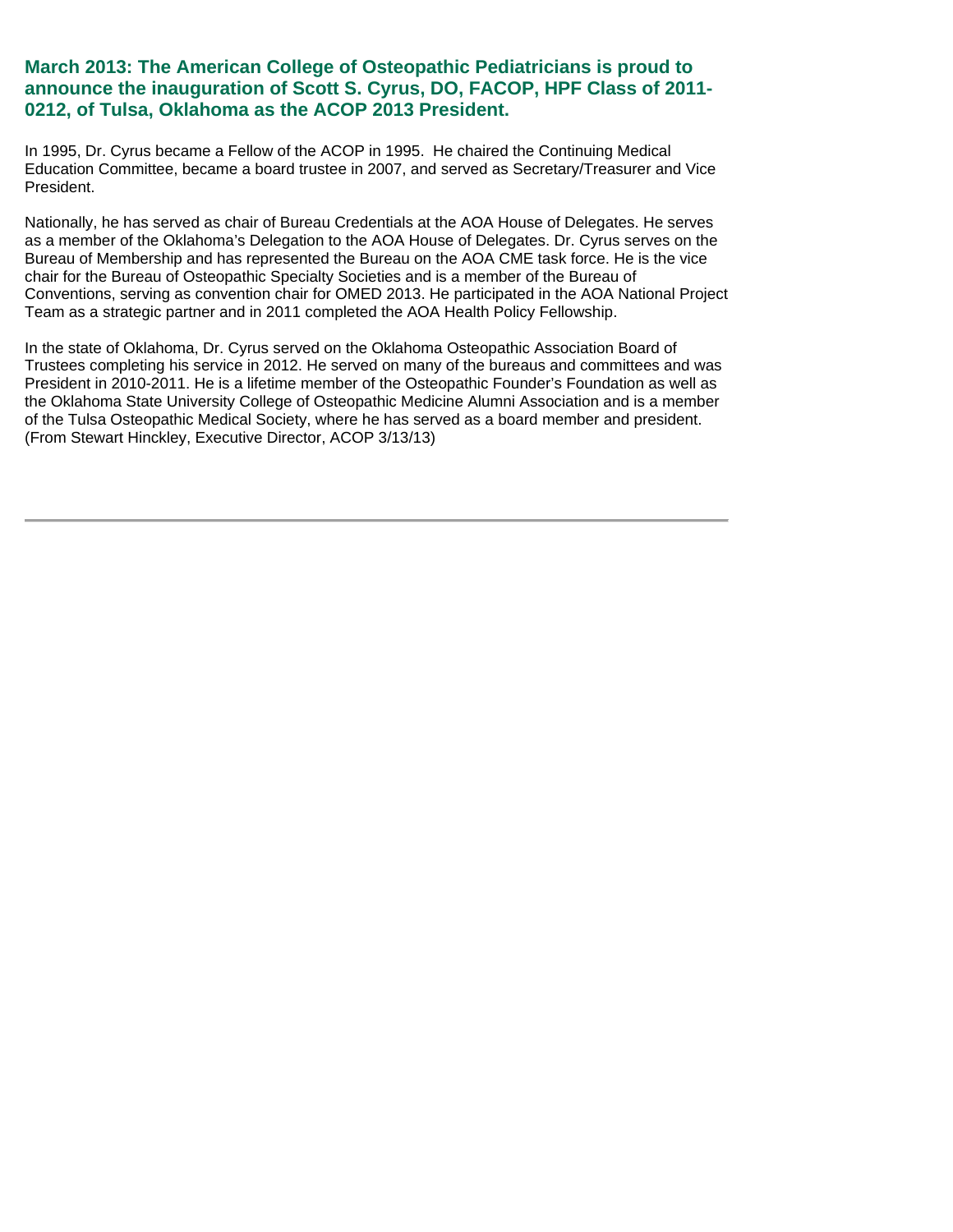

**John T. Duhn, DO Grand Rapids, Michigan**

#### **Graduation PowerPoint***: Retail Clinics: [Improving Coordination of Care](https://ohio.box.com/s/g3v1z62injk1r0hybeagmyrnrwpmvj3q)*

Dr. Duhn currently works for Advantagehealth.org as a Family Practice physician and is Board Certified in Family Practice. Dr. Duhn received his Osteopathic Medical Degree from Michigan State University College of Osteopathic Medicine in 2003. While in medical school Dr. Duhn completed an Undergraduate Fellowship in Osteopathic Manipulative Medicine. He graduated from Michigan State University in 1997 with a B.S. of Physiology/ Lyman Briggs with a Specialization in Health and Humanities. He completed an AOA approved Internship and Residency in Family Practice at Mercy General Health Partners 2003-2006. He is an Associate Clinical Professor at the Michigan State University College of Human Medicine.

He has been in family practice for five years. He worked Urgent Care during residency and continued that until 2011. He offered obstetrical care to his patients until 2010. Dr. Duhn has been to the Dominican Republic on two mission trips to help at local community clinics. He has also gone to Africa during residency to help with malaria patients. He completed training in chronic disease management and process improvement form Blue Cross Blue Shield of Michigan. His hospital system is trying to lead the way with a transition to an Accountable Care Organization.

Dr. Duhn is a member of the American Osteopathic Association, American College of Osteopathic Family Physicians, Michigan Osteopathic Association, and the Michigan Association of Osteopathic Family Physicians. He participated in the Training in Policy Studies Program while in residency and was sponsored by the West Michigan Osteopathic Association. He served on the Board and the Quality committees with Advantage Health.

Michigan Osteopathic Association may help sponsor Dr. Duhn's participation in the Health Policy Fellowship.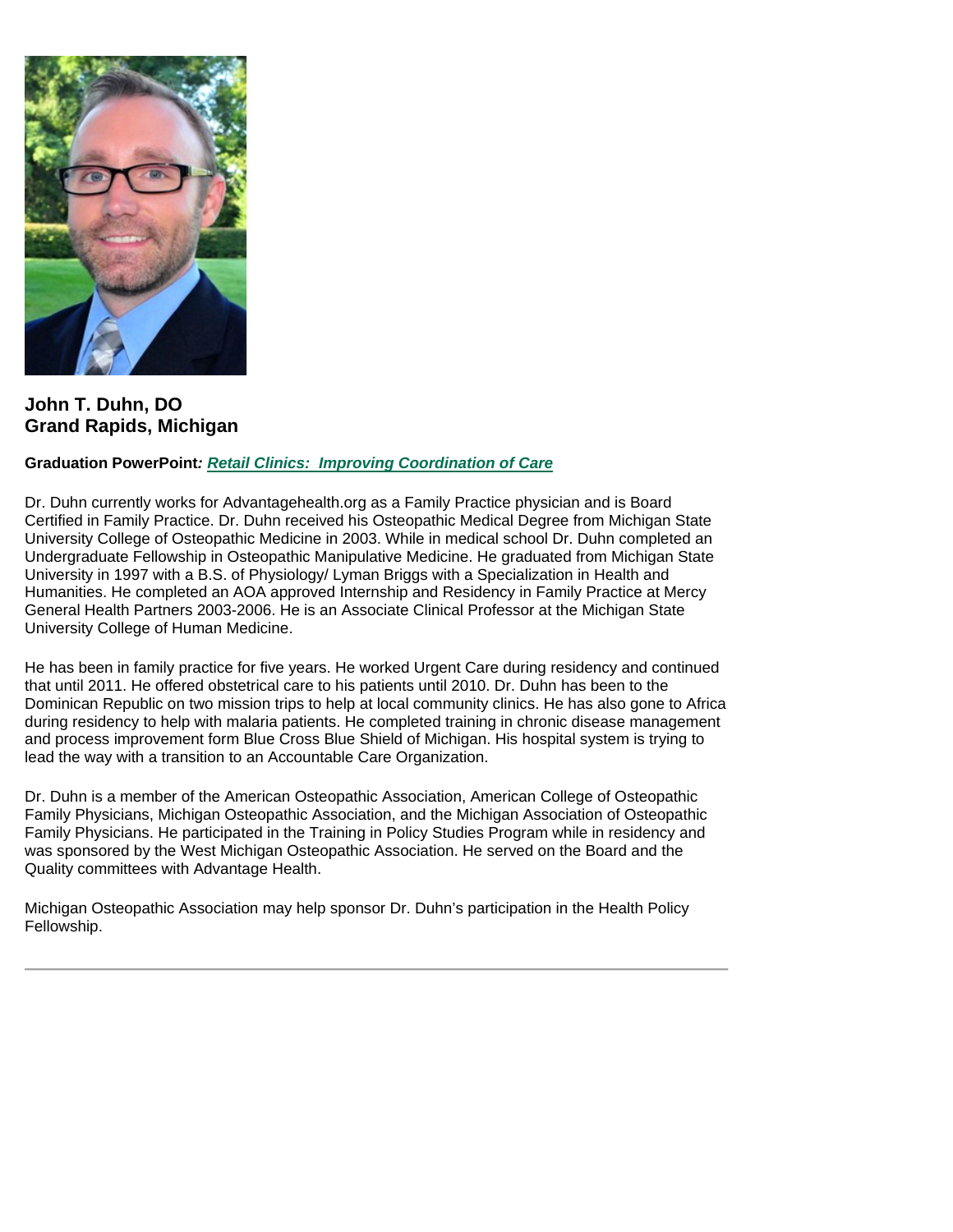

**Eric E. Gish, D.O. Denver, Colorado**

#### **Graduation PowerPoint: [Mitigating the Societal Costs of Poorly Coordinated Healthcare](https://ohio.box.com/s/0hjyhhkcn28n2wjre4h4ds7h714ramky)  [Through Improved Electronic Health Record Communication](https://ohio.box.com/s/0hjyhhkcn28n2wjre4h4ds7h714ramky)**

Dr. Gish earned his Doctor of Osteopathic Medicine degree from the University of North Texas Health Sciences Center - Texas College of Osteopathic Medicine in Fort Worth in 1998 after completing a one- year pre-doctoral fellowship in osteopathic manipulative medicine. Additionally, he earned a Bachelor of Science in Pharmacy from Southwestern Oklahoma State University in 1990 with a minor in chemistry. He further completed a three-year residency in family medicine at Sun Coast Hospital in Largo, Florida in 2001. He holds dual board certifications in Family Medicine and OMT and Neuromusculoskeletal Medicine.

Dr. Gish is actively involved in multiple state and national organizations. Currently he is a member of the AOA, ACOFP, Colorado Society of Osteopathic Medicine, Colorado State Society of ACOFP, and AAO. He currently is President of the Colorado State Society of ACOFP and is President-Elect for the Colorado Society of Osteopathic Medicine. Additionally, he has served as a delegate for ACOFP and AOA and as a Trustee for CSOM. At Rocky Vista University, he is a member of the Admissions and Curriculum Committees, and serves as faculty sponsor for the SAAO and AOCPMR.

After completing his residency in Family Medicine/OMT, Dr. Gish returned to his alma mater for one year to teach in the Department of OMM and to give back to the institution which granted his degree. During his employment, he was bestowed the privilege of being  $2<sup>nd</sup>$  year course director, pre-doctoral fellowship director, CME co-director, and interim residency director. He additionally submitted the institution's first NIH K24 faculty mentored training grant. Upon completion of his employment with TCOM, he began a private practice in Denver, Colorado and successfully practiced OMT for five years. During this time he was recruited by Rocky Vista University to become their inaugural Chair for the Department of OPP/OMM and currently continues to serve in this capacity.

Rocky Vista University – College of Osteopathic Medicine sponsors Dr. Gish's participation in the Health Policy Fellowship.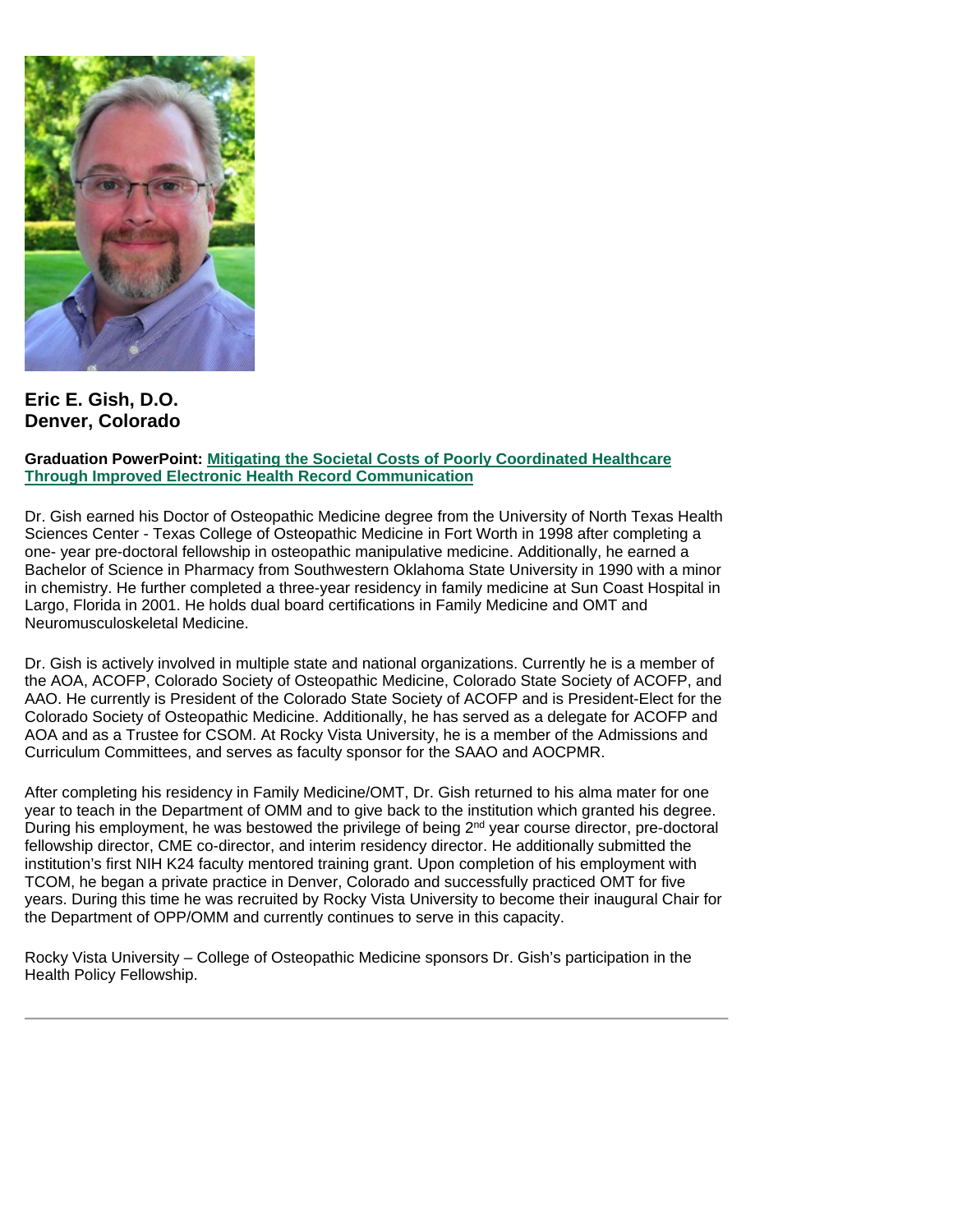

**T. Lucas Hollar, Ph.D. Fort Lauderdale, FL**

#### **Graduation PowerPoint: [Public Health Prevention Interventions and Healthcare Spending](https://ohio.box.com/s/0vowiw646sbjoz8cwo8rdu05saadvl5t)**

Dr. T. Lucas Hollar earned his Doctor of Philosophy (Ph.D.) in Public Administration from Florida Atlantic University (FAU) in December of 2008. Before graduate school, Dr. Hollar earned a B.A in psychology and a B.A. in Spanish from Erskine College. Dr. Hollar's fellowships and internships span an array of disciplinary research. For example, while working on his Ph.D., Dr. Hollar was a Research Fellow for the Agatston Research Foundation. There, he worked on a childhood obesity intervention that resulted in statistically significant improvements for intervention students in BMI percentiles, BMI z-scores, blood pressure measures, and standardized test scores in comparison to control students. These findings have been published within peer-reviewed journals such as *American Journal of Public Health*,*Journal of Health Care for the Poor and Underserved*, and the *Journal of the American Dietetic Association*. He also was a Research Fellow for the Broward Sheriff's Office's (BSO) Office of Organizational Development and Accreditation. Research he performed for the BSO focused on organizational decision making and organizational development.

Currently, Dr. Hollar is an Assistant Professor of Public Health within the Master of Public Health (MPH) Program of Nova Southeastern University's (NSU) College of Osteopathic Medicine. The MPH Program tasked him with creating a Health Administration Concentration, which he designed to involve healthcare organization, finance, administration, and management within the context of health policy. Accordingly, his teaching responsibilities are within this vein. Before starting at NSU in the fall of 2010, Dr. Hollar had severed as an Assistant Professor of Government at Stephen F. Austin State University (SFA). While at SFA, he taught a number of graduate and undergraduate courses in Policy Systems and Program Evaluation, Public Policy Analysis, American Public Policy, Public Administration Research Methods, and American Government: Structure and Function, to list a few. As he was completing his Ph.D., Dr. Hollar had been an adjunct professor within FAU's School of Public Administration. There he taught classes such as Public Management and Administration, Organizational Behavior and Administrative Communication, and Research Methodologies for Public Management. Lastly, before attending graduate school, Dr. Hollar taught high school Spanish in an underserved public high school in upstate South Carolina from 2000 to 2002.

Dr. Hollar's professional activities involve extramurally funded research and evaluation activities. Currently, he is an evaluation consultant for childhood obesity projects funded by the W. K. Kellogg Foundation and by the Blue Foundation for a Healthy Florida. He is also responsible for a return on investment evaluation contract between NSU's MPH Program and Broward House, South Florida's oldest and largest HIV/AIDS community service nonprofit organization. Additionally, Dr. Hollar is a member of the Florida Osteopathic Medical Association, the American Public Health Association, the Florida Public Health Association, the American Society for Public Administration, and the Public Administration Theory Network. Nova Southeastern University's College of Osteopathic Medicine sponsors Dr. Hollar's participation in the Health Policy Fellowship.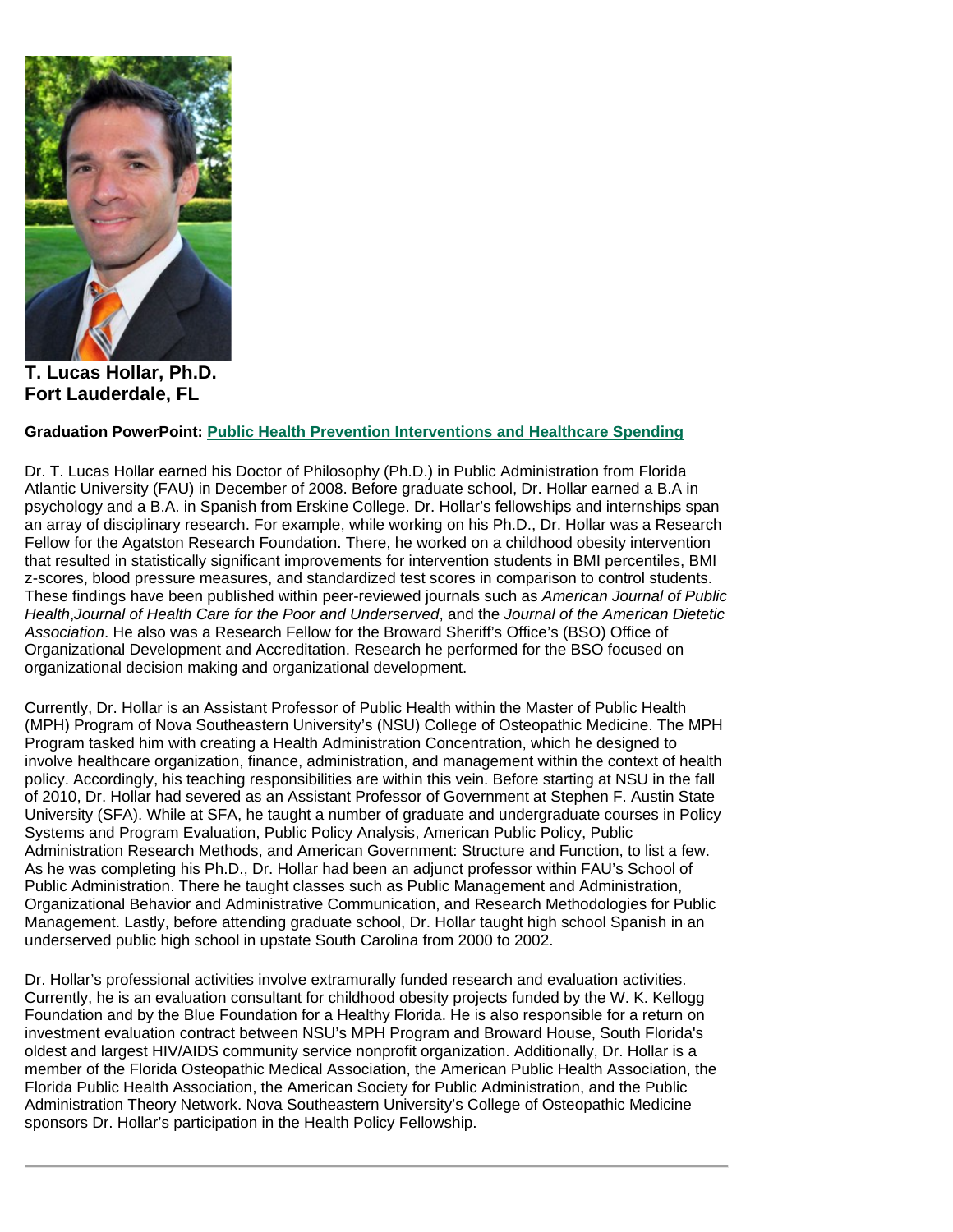

**Kimberly A. Hopely, M.S. Phoenix, Arizona**

## **Graduation PowerPoint:** *[The Future of Graduate Medical Education Funding](https://ohio.box.com/s/4q3rxg2fqrssxkwh84h4ub9e8uc35h5m)*

Ms. Hopely received her Master of Science in Nonprofit Studies at Arizona State University in the spring of 2011. She graduated from Arizona State University in 2007 with a Bachelor of Arts in Integrative Studies – Health Administration & Organizational Leadership. Kimberly completed an internship in organizational leadership at St. Joseph's Hospital & Medical Center/Barrow Neurological Foundation in 2007.

Her professional and civic affiliations include Keogh Health Foundation – Board Treasurer; Catholic Health Care West - Community Health Integration Network Board; St. Luke's Health Initiatives - Asset Based Community Development Consultant**;** Arizona Osteopathic Medical Association Charities Board; American Association of Colleges of Osteopathic Medicine – Council of Development & Alumni Professionals; National Association of Community Health Centers - Steering Committee**;** Arizona Town Hall – Delegate**;** Council for Advancement and Support of Education - Member**.** Kimberly is also a Founding Member of the School of Osteopathic Medicine in Arizona.

Kimberly has been a leader in the nonprofit sector for twenty years. Currently she is the Senior Director for Institutional Advancement at A.T. Still University (ATSU) where she oversees development for the School of Osteopathic Medicine in Arizona and alumni relations for the western United States. Prior to joining ATSU, Kimberly was the Executive Director of the United Way of Grays Harbor in Washington where the organization became ranked  $32<sup>nd</sup>$  in the country for community impact. Her experience in community development was cultivated during her tenure as Director of Community Mobilization where she provided grants to communities to reduce substance abuse. As the Health Services Specialist for The Opportunity Council in Bellingham, Washington, Kimberly lead health policy efforts and community partnerships for early childhood programs county-wide – resulting in an appointment as a Federal Program Review Consultant for Head Start contracts nationally.

A.T. Still University partially sponsors Ms. Hopely's participation in the Health Policy Fellowship.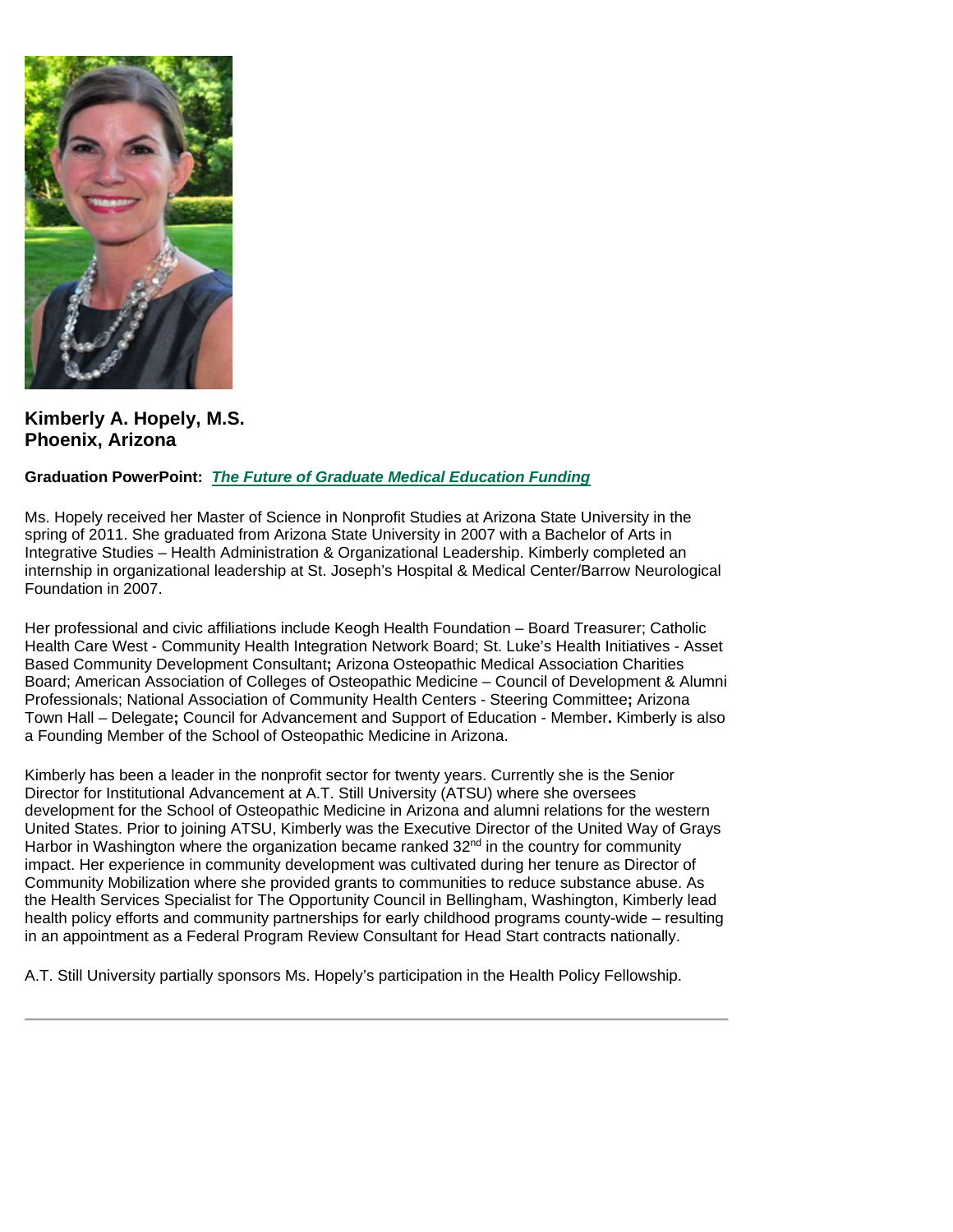

**Jorge D. Luna, D.O., CPE Davie, Florida**

**Graduation PowerPoint:** *[The Physicians' Role in Health Care Cost](https://ohio.box.com/s/m1u8fz6oh98v9v3relwt1gm2xz2aaof0) Containment: A Duty to [Provide Parsimonious Care](https://ohio.box.com/s/m1u8fz6oh98v9v3relwt1gm2xz2aaof0)*

**Health Policy Poster:** *[The Physicians' Role in Health Care Cost Containment:](https://ohio.box.com/s/auyo3i0shc56br4cvj948naejy26p9g4) A Duty to [Provide Parsimonious Care](https://ohio.box.com/s/auyo3i0shc56br4cvj948naejy26p9g4)*

Dr. Luna obtained his DO degree from Michigan State University College of Osteopathic Medicine in 1977. He graduated from Aquinas College in Grand Rapids, Michigan, with a degree in Physics in 1970. Dr. Luna completed a one-year rotating internship at Lansing General Hospital in 1978. He completed a certificate program at Nova Southeastern University in Management Education for Healthcare Professionals in1998. Dr. Luna became a Certified Physician Executive from the American College of Physician Executives in February 2011. He is board certified in Family Medicine by the American Osteopathic Association.

Dr. Luna is currently the 2<sup>nd</sup> Vice-President of the Florida Osteopathic Medical association, has been on the executive board of the association, and is past president of the Broward County Osteopathic Medical Association. Dr. Luna has been a delegate to the American Osteopathic Association since 2006. He is currently Vice-Chief of Staff of Memorial Hospital Pembroke in Pembroke Pines Florida, past Chief of Medicine, and on the Executive Committee since 1996. He currently serves and has served in multiple committees both at the hospital and the Health Maintenance Organization level.

Dr. Luna is currently Chief Medical Officer for Broward County, for Continucare Corporation, a Management Services Organization, with responsibility for eight full-risk managed care medical centers. He is also responsible for quality documentation initiatives for the entire company, and is involved in the implementation of EMR for the entire company. He has been in Family Practice for 32 years, 17 years in managed care as medical director, 4½ of which were as full time hospitalist. Dr. Luna also participates in the rotation of coverage in the inpatient hospice unit at Memorial Hospital Pembroke.

Dr Luna was born in Colombia, South America, and came to this country to attend college. He has lived, studied and worked in Michigan, New England, Arizona, and has resided in South Florida since 1982. He has a son who recently started in a managed care practice after completing an Osteopathic Internal Medicine Residency, and a second son who is completing an Allopathic Internal Medicine residency in Chicago.

The Florida Osteopathic Association and secondarily Nova Southeastern College of Osteopathic Medicine sponsor Dr. Luna's participation in the Health Policy Fellowship.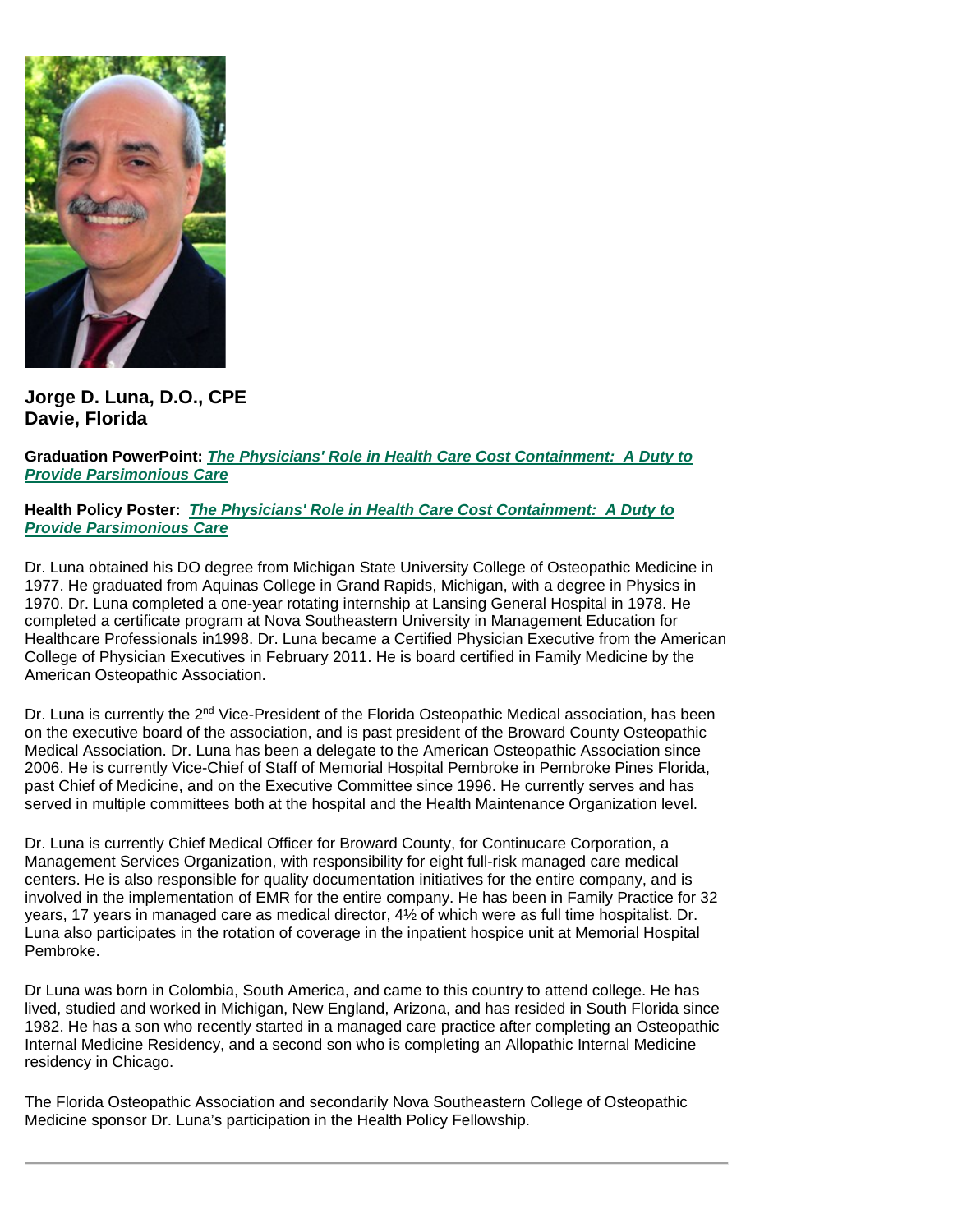

**Glenn Nordehn, DO Chicago, Illinois**

**Graduation PowerPoint:** *[Impact of State vs. Federal Control of Maryland's Health Insurance](https://ohio.box.com/s/x1m7ccm57ioenugxyob1y9e6m5nklvpf)  [Exchange](https://ohio.box.com/s/x1m7ccm57ioenugxyob1y9e6m5nklvpf)*

*Policy Poster [Impact of State vs. Federal Control of Maryland's Health Insurance Exchange](https://ohio.box.com/s/2jq2zv5scfcv520hp50ovzch0rtoa2bt)*

Dr. Nordehn received his Doctor of Osteopathic Medicine degree from Kirksville College of Osteopathic Medicine in 1987. He graduated from the University of Minnesota with a B.S. in Business Administration in 1978. He completed a one-year rotating internship at Oakland General Osteopathic Hospital in 1988. Dr. Nordehn completed a residency in Internal Medicine at Marshfield Clinic/St. Joseph's Hospital in Marshfield, WI in 1991. He is board certified in Internal Medicine.

He practiced Internal Medicine in Duluth, Minnesota upon graduation from residency. From 1998 to 2010 he was a full time faculty at the University of Minnesota Medical School Duluth. His position was Director of Health Education Technology and Medical Learning. Additionally, he was Chief Medical Officer for Northstar Physicians Network, an Independent Practice Organization while in Minnesota. In 2010, Dr. Nordehn became Chair of Internal Medicine at Midwestern University/Chicago College of Osteopathic Medicine (CCOM). During his participation in the Health Policy Fellowship, Dr. Nordehn became Associate Dean of Clinical Education at CCOM.

Dr. Nordehn is a member of the American Osteopathic Association, the American College of Osteopathic Internists, and the Illinois Osteopathic Medical Society. His teaching interests have been in medical education. Use of technology in medical education is a particular interest of his. Research efforts have been in the area of human heart sounds automated analysis. In this capacity Dr. Nordehn has done research on the use of artificial intelligence applications to assign diagnoses to specific heart sounds. He has developed medical educational oriented iPhone Apps. Recently, he collaboratively developed an online logging system whereby medical students track and analyze their performance. Currently, he is developing a peer-coaching program tied to the online logging system. Dr. Nordehn has a strong interest in tracking the implementation of the Affordable Care Act's Health Insurance Exchanges.

Midwestern University/Chicago College or Osteopathic Medicine sponsored Dr. Nordehn's participation in the Health Policy Fellowship.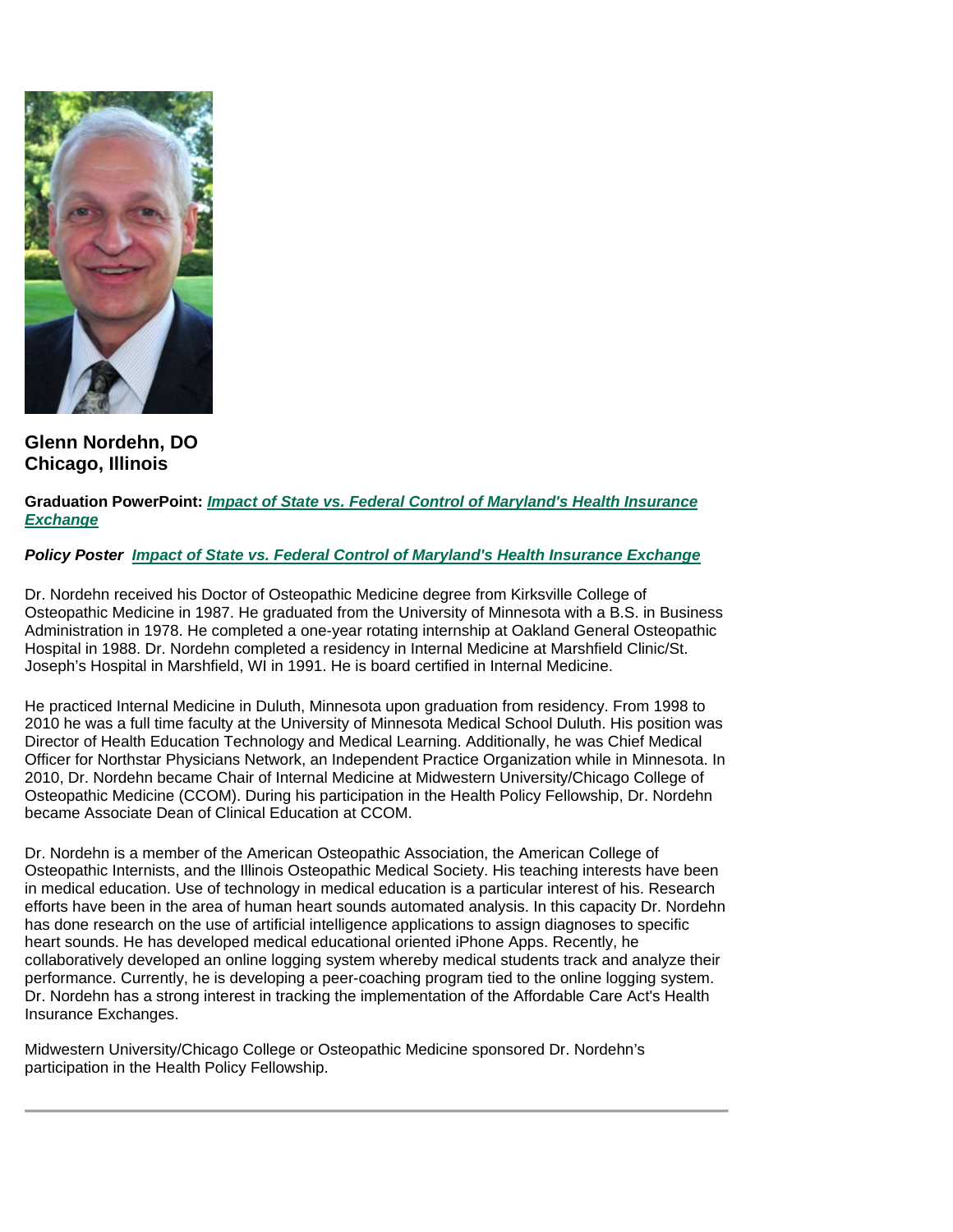

# **Sonia Rivera-Martinez, DO, FACOFP Old Westbury, NY**

## **Graduation PowerPoint: [Cost Implications of Hospitals Employing Physicians](https://ohio.box.com/s/ws5k4zozaq8p3p6bvddv5950odl9c8v0)**

Dr. Rivera-Martinez received her Doctor of Osteopathic Medicine degree from the New York College of Osteopathic Medicine of New York Institute of Technology (NYCOM/NYIT) in 2002. She graduated Magna Cum Laude with a Bachelor of Business Administration in 1983 from the University of Puerto Rico in Rio Piedras, P.R. She worked for many years as a Corporate Controller and Internal Auditor before re-entering the college arena to complete her required pre-medical courses. Dr. Rivera-Martinez completed her internship and family medicine residency at Long Beach Medical Center in Long Beach, NY, where she received the Intern of the Year Award in 2003 and Chief Residency Award in 2005. During her residency Dr. Rivera-Martinez completed the Training in Policy Studies (TIPS) program, a national program that was created to provide osteopathic physicians in training (residents) experience in the development of health policy at the federal and state levels. She is board certified in Family Medicine and Osteopathic Manipulative Treatment by the American Osteopathic Association.

For her National Health Service Corps scholars service commitment, she worked for 4 ½ years as an Attending Physician for the Department of Family Medicine at the Jamaica Hospital Medical Center in Jamaica, NY. Dr. Rivera-Martinez currently works at NYCOM/NYIT as an Assistant Professor in the Family Medicine Department. She serves on the NYCOM/NYIT Marketing, Research and Education committees. In 2004, she was received the American Osteopathic Foundation Wyeth Emerging Leader award. She was awarded Fellowship of the American College of Osteopathic Family Physicians in 2011.

Dr. Rivera-Martinez has been very active furthering Osteopathic Medicine through leadership roles in various national, state and local organizations and committees. She is member of the American Osteopathic Association (AOA), American Medical Association, American College of Osteopathic Family Physicians (ACOFP), American Academy of Family Physicians, New York State Osteopathic Medical Society (NYSOMS), and American Academy of Osteopathy (AAO). She is the current President of NYSOMS, current President for the New York State Chapter of ACOFP, Chair for the AAO Louisa Burns Osteopathic Research Committee, Chair for the ACOFP Osteopathic Research Committee and Vice-Chair for the AOA Council on Women's Health Issues and is a member of several other committees of osteopathic associations. Dr. Rivera-Martinez has served as member of the AOA's House of Delegates representing the state of New York for the several years. In addition, she serves as Treasurer and immediate Past-President of the NYCOM Alumni Association.

NYCOM/NYIT sponsors Dr. Rivera-Martinez's participation in the Health Policy Fellowship.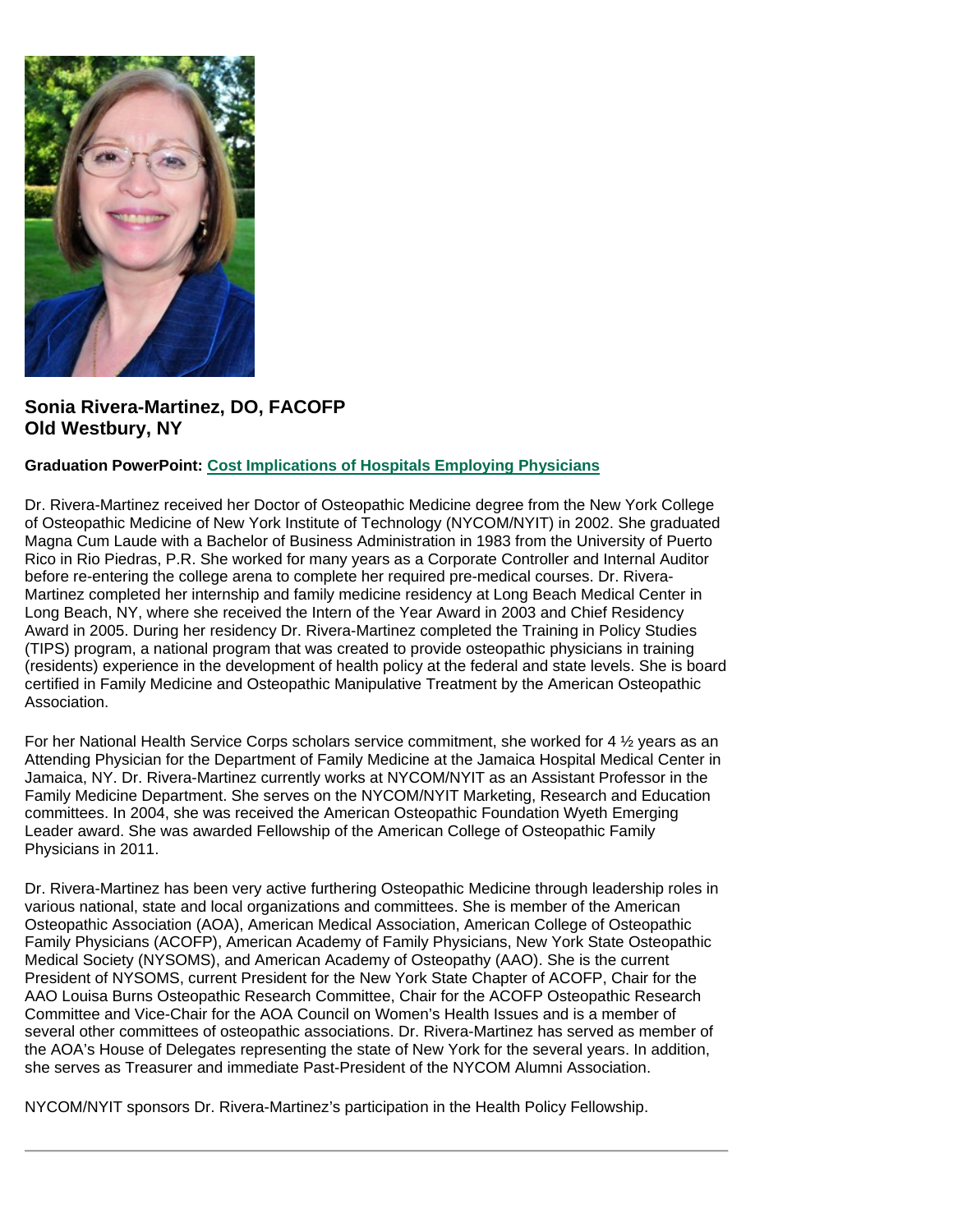

**Martin J. Scott, D.O., M.S. Trenton, New Jersey**

**Graduation PowerPoint:** *[Prevention is the Cure: Moving the Nation away from Sickness and](https://ohio.box.com/s/srqgog34h919jze17ephiomn95savd1z)  [Disease to Wellness and Prevention](https://ohio.box.com/s/srqgog34h919jze17ephiomn95savd1z) Policy Poster: [Prevention is the Cure: Moving the Nation away from Sickness and Disease to](https://ohio.box.com/s/or0oc754gvgxkydxyiqkesb4cpf1kzmi)  [Wellness and Prevention](https://ohio.box.com/s/or0oc754gvgxkydxyiqkesb4cpf1kzmi)*

Dr. Scott completed his medical studies at the University of Medicine and Dentistry of New Jersey School of Osteopathic Medicine in 1981, leading to a Doctorate of Osteopathic Medicine. He completed a one-year rotating internship at Delaware Valley Medical Center in Bristol Pennsylvania in 1982 under former AOA President Archie Feinstein, D.O. He graduated from Rider University with a B.S. in Biology and minor in Chemistry. He received his M.S. in Physiology at Rutgers University and pursued his Doctorate in Bio-Physics and Physiology at the University of Medicine and Dentistry of New Jersey. After post-doctoral studies, he assumed a position as Assistant Clinical Professor at UMDNJ-SOM in the Department of Osteopathic Sciences and currently serves in the Department of Family Medicine. He also serves as an outpatient instructor for Postdoctoral Fellows at the Environmental and Occupational Health Science Institute in Piscataway, New Jersey. He is Board Certified in Family Medicine and pursuing additional qualifications in occupational/preventive medicine by the American Osteopathic Association**.** He is a certified breath alcohol technician instructor and certified medical review officer.

He has managed an occupational health clinic in Trenton, New Jersey for the last 25 years providing care to injured workers in the central New Jersey area. In addition he has a full-time family practice. He served as a physician member of the Pear Review Committee for CompSource (now Horizon Casualty), the occupational medicine division of Blue Cross and Blue Shield of New Jersey. He cochaired the Physician Manpower Task Force at the Medical Society of New Jersey addressing the future needs of physicians in New Jersey. He has served in numerous positions for the New Jersey Association of Osteopathic Physicians and Surgeons, culminating as President in 1997-1998. He has served as a New Jersey Delegate to the American Osteopathic Association for the last 20 years. He has been active in community affairs, serving on the Board of Directors of the local YMCA and lecturing to numerous companies, schools, civic groups, and serving as team physician. He has also been a guest on both radio and television.

His special interest includes treatment of obesity as it pertains to preventative medicine. He is founder and Medical Director of HealthYOUniversity, an experimental program to facilitate healthy lifestyles of the uninsured. Dr. Scott is on staff at Robert Wood Johnson University Hospital at Hamilton and the University Medical Center at Princeton in the Department of Family Medicine.

New Jersey Osteopathic Education Foundation sponsors Dr. Scott's participation in the Health Policy Fellowship.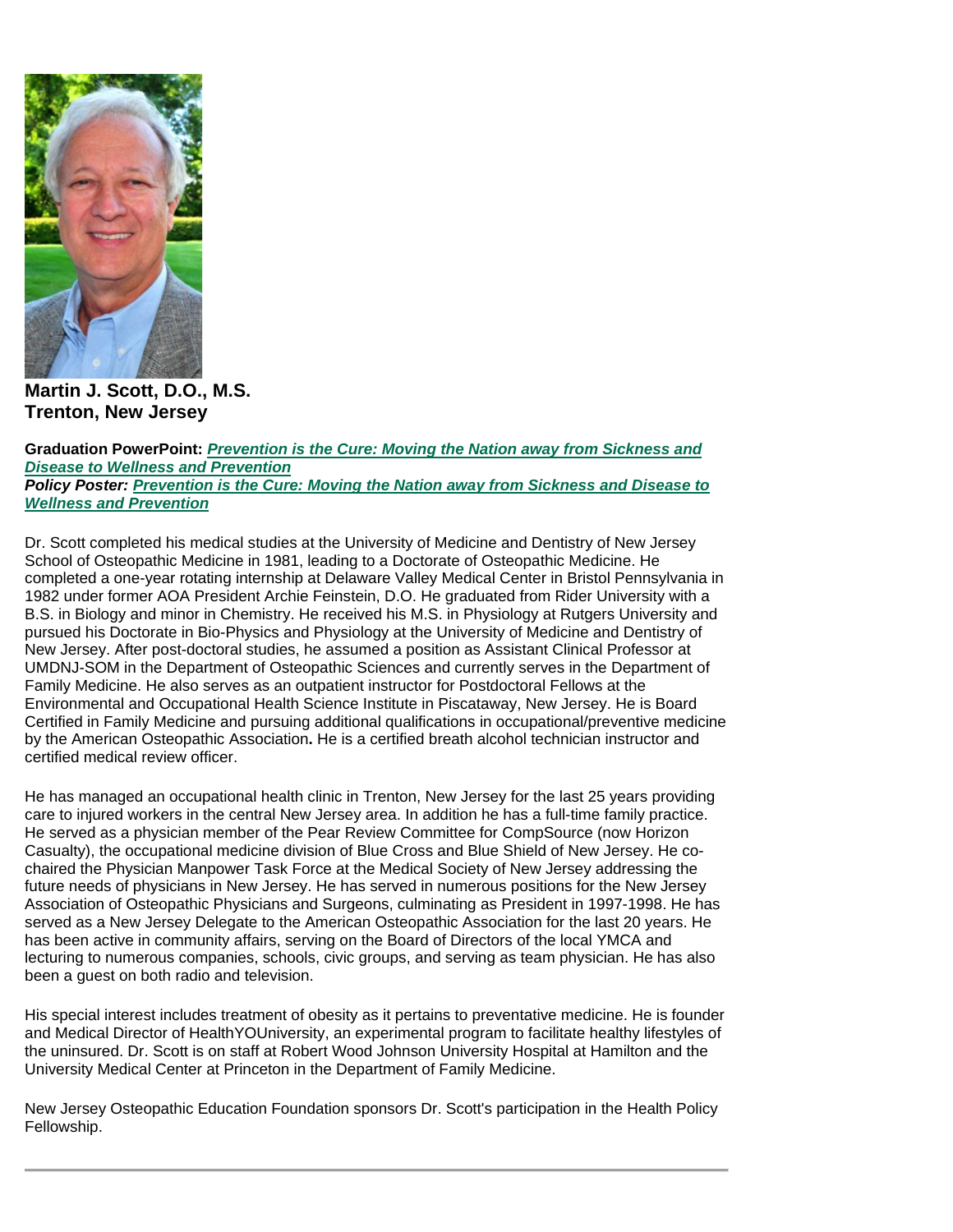

**Leonid Skorin, Jr., DO, OD, MS Albert Lea, Minnesota**

#### **Graduation PowerPoint:** *[The Negative Impact of Defunding of Centers of Excellence and](https://ohio.box.com/s/i7txgqmap4v01ek1c82uhck8sre8k3i1)  Health Careers Opportunity Programs [on Our Nation's Health Care Workforce](https://ohio.box.com/s/i7txgqmap4v01ek1c82uhck8sre8k3i1)*

Dr. Skorin received his Doctor of Osteopathic Medicine degree from the Chicago College of Osteopathic Medicine in 1986. He graduated from DePaul University in 1978 with a B.S. in Biology. He received a B.S. in Visual Science in 1981 and a Doctor of Optometry (O.D.) degree in 1982 from the Illinois College of Optometry. He completed a one-year rotating internship at Oklahoma Osteopathic Hospital in 1987. Dr. Skorin completed a Neuro-Ophthalmology Fellowship at the University of Illinois Eye & Ear Infirmary in 1988 and his Ophthalmology Residency at Michigan State University – Metropolitan Hospital in 1991. He became a Costin Institute Scholar in 2008, completed the Mayo Clinic/University of Minnesota – Carlson School of Management Leadership Development Certificate Program in 2010 and received his Masters in Science in Medical Education Leadership from the University of New England, College of Osteopathic Medicine in 2011. He is board certified in ophthalmology by the American Osteopathic Board of Ophthalmology & Otorhinolaryngology.

Dr. Skorin is the current President of the Minnesota Osteopathic Medical Society. He is the Editor-In-Chief of the international ophthalmology journal, *Clinical & Surgical Ophthalmology*. Dr. Skorin serves on the editorial review board of several other medical and optometry journals and is the Section Editor for Evidence-Based Clinical Reviews for the *JAOA*. The third-edition of his textbook, Ocular Therapeutics Handbook: A Clinical Manual was just released in early 2011 by Lippincott Williams & Wilkins. Dr. Skorin is the Chair of the Osteopathic Medicine Academy for the National Academies of Practice. In 2000, Dr Skorin received the Presidential Achievement Certificate from the American Osteopathic College of Ophthalmology for his medical and surgical volunteer work in Ukraine. He is the recipient of the 2006 Albert Lea Medical Center – Mayo Clinic Health System Distinguished Clinician of the Year Award and in 2007 was named Distinguished Practitioner of the National Academies of Practice.

Dr. Skorin is currently the senior staff ophthalmologist at the Mayo Clinic Health System in Albert Lea, Minnesota. He is the Director of Continuing Medical Education and Chair of the Institutional Review Board at this institution. He is also an Assistant Professor of Ophthalmology at Mayo Clinic, College of Medicine.

Minnesota Osteopathic Medical Society is sponsoring Dr. Skorin's participation in the Health Policy Fellowship.

*February 2013: The Case for Investing in Diversity***, by Leo Skorin, HPF 2011-2012, appears in current edition of Minnesota Medicine**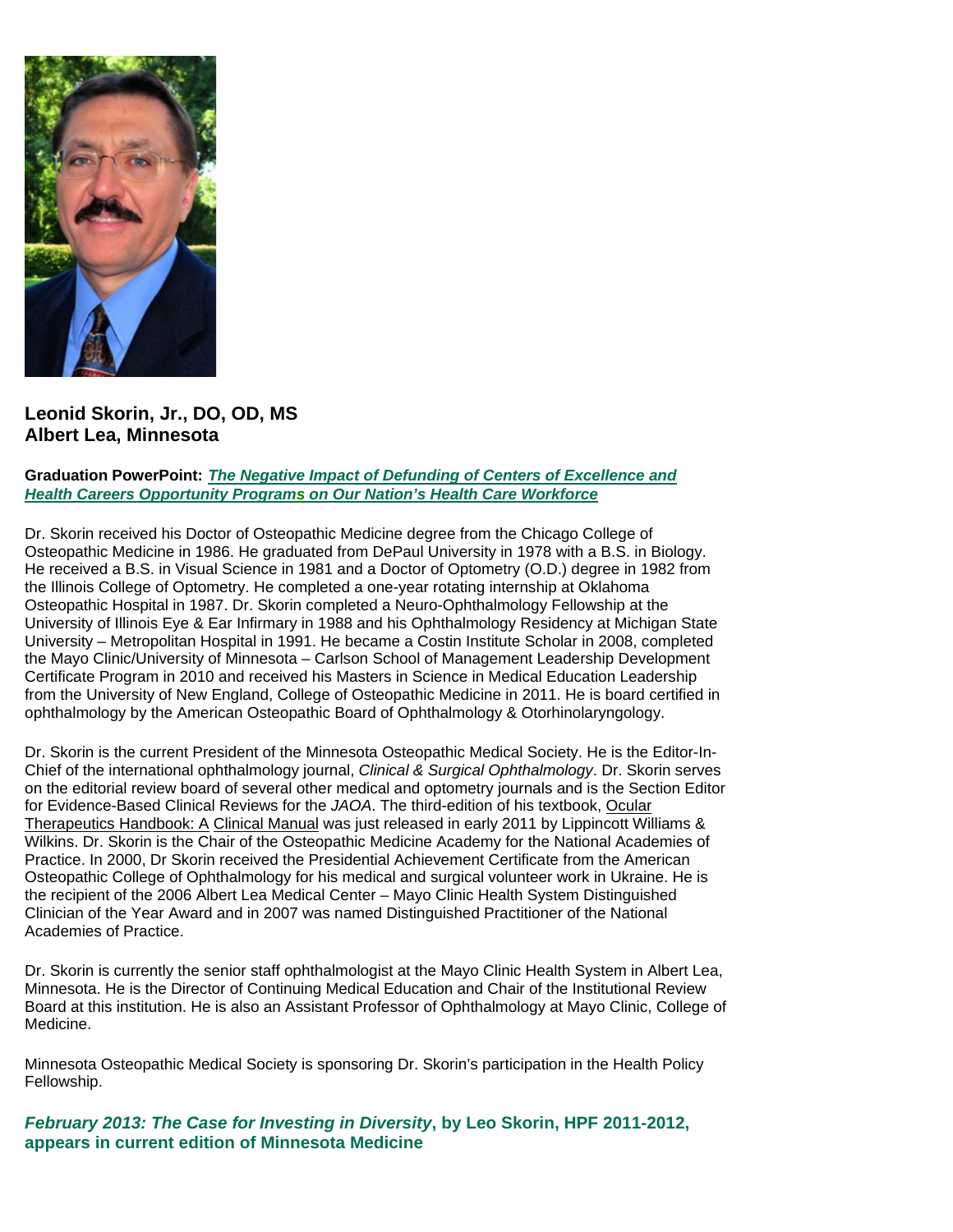Dr. Skorin is the Editor-In-Chief of the international ophthalmology journal, Clinical & Surgical Ophthalmology. Dr. Skorin serves on the editorial review board of several other medical and optometry journals and is the Section Editor for Evidence-Based Clinical Reviews for the JAOA. The third-edition of his textbook, Ocular Therapeutics Handbook: A Clinical Manual, was released in 2011 by Lippincott Williams & Wilkins.

His policy brief is available here: **[The Case for Investing in Diversity](http://www.minnesotamedicine.com/CurrentIssue/Thecaseforinvestingindiversity.aspx)**